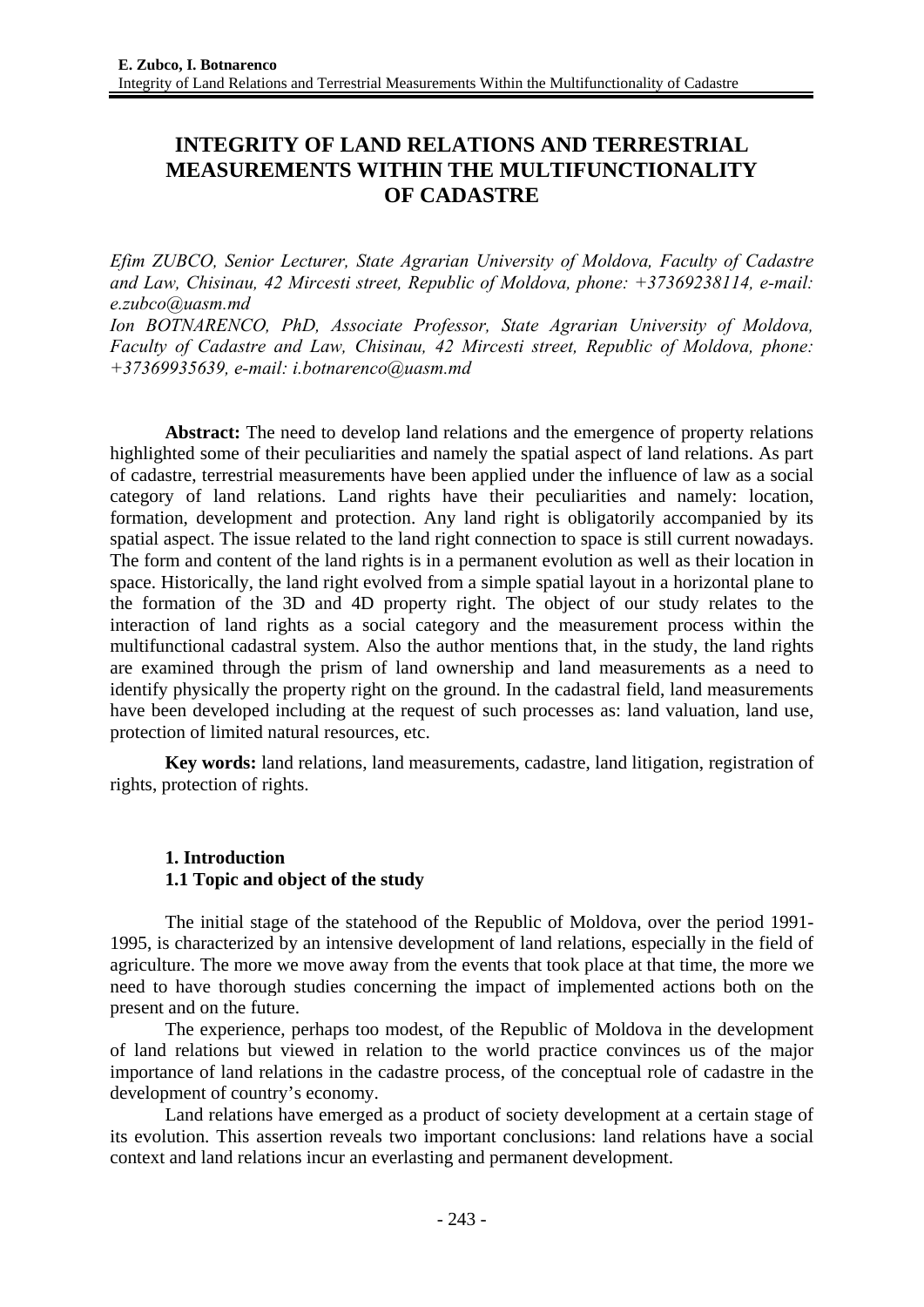Current cadastre is also characterized as an integral and at the same time multifunctional process. [3] The multifunctionality of cadastre stems from the multitude of its applications and such internal processes as: registration and protection of rights; valuation, management planning and sustainable use of limited natural resources; etc.

The Republic of Moldova is at an important stage in the development of land relations. Correctly selecting the cadastre model, land relations, depending on the stated economic policies, represent a current problem. Obviously, the ecological aspect of cadastre, the adjustment of land relations to the new conditions, including the expectations of the future, even if it is less obvious compared to the economic aspect, requires to be recognized and the most current activities in this field should be undertaken. Society considers the issue of protection of rights, interests, taxes, etc. in present land relations as a problem of the  $21<sup>st</sup>$ century. [4]

#### **1.2 Emergence and development of land relations.**

*Cadastre 2034* represents a continuation of *Cadastre 2014*, which laid the foundations for a universal cadastre and determined the prospects for a period until 2034. Cadastre 2034 content gives a priority position to the land rights. Thus, an essential volume of directions in the development of cadastre 2034 is determined by the requirements and needs of law, especially in the field of measurement.

At the same time, the requirements of land rights related to the future development of cadastre are influenced by the "economic sustainability". The system of land relations (legal framework) within cadastre defines and records the position and extension of property rights, restrictions, responsibilities and interests. These requests will be met by the geometrical description of the limits of rights to land and constructions related to other records that describe the nature of interests, ownership or control over those interests, and often the value of the land parcel and its improvements.

According to Cadastre 2034, there will be a significant increase in the volume of legal and environmental information and the community will require easy access to this information and to be fully informed of the associated interests.

*The role of the social factor.* The role of society in the development of land relations is particularly important. Only under conditions of society development, the social and economic relations emerge and develop. Land relations include both social and economic aspects in their content. The role of the social factor in the development of land relations could be identified both in the history and in the social reforms carried out including in the Republic of Moldova since the 1990s. Based on the modest information regarding the distant past we can mention the role and importance of state in the development of land relations, in the formation and protection of land law.

Land relations represent the ownership relationships between two and more persons regarding the limits of land use.



Fig. 1. The objectivity of law and land relations *Source: elaborated by the author*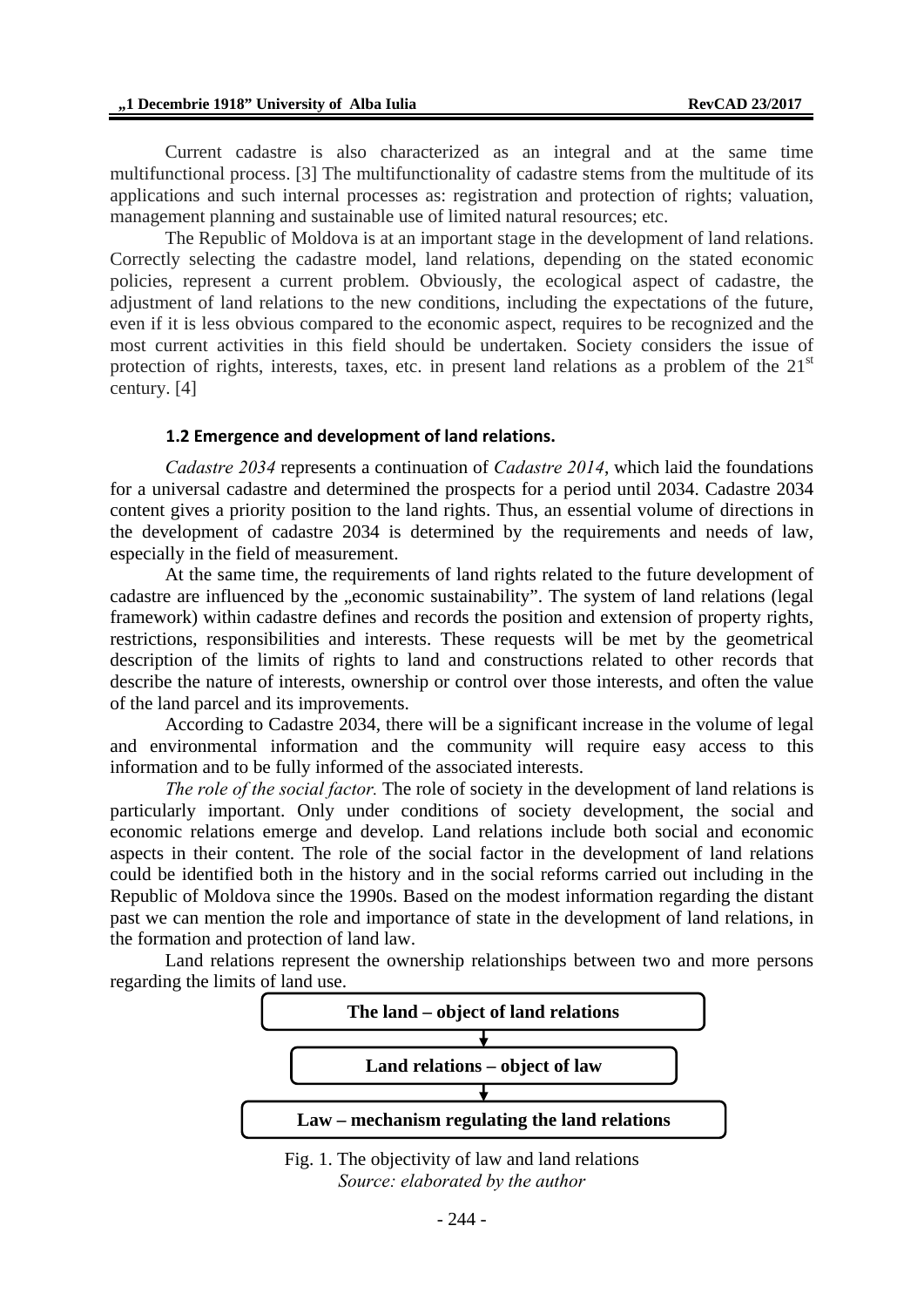The emergence of land relations as property relations between subjects, concerning the use of agricultural land on the ground, is a result of the development of the agricultural sector as a whole. The development of agriculture in different civilizations (countries) has given rise to a diversity of land relations. Thus, the right to agricultural land has emerged as a derivation of agriculture development. The right to property is not intended to regulate all land relations, but only those required by the company (Figure 1).

*Integrity of law and land relations.* The multifunctional content of land relations also creates a diversity of relationships: between individuals, between individuals and land, between workers and owners, etc. Land relations and law are two forms of expression - at first glance contradictory - of society. Land relations have a tendency and content of objective free manifestation. The right to land ownership has the purpose of regulating relationships for the benefit of society.

*Formation of land rights* has an important role both for the purpose of forming new land relations and for regulating the existing land relations. New land relations are formed concomitantly with the formation of the new object of law.

The newly-formed *object of law* represents a sector of land detached from the body of another existing object of law.

When examining through the prism of the content of law, we determined that the formation of rights concerns equally the textual and the graphic (spatial) part. Any right to land inevitably passes through the stage of its formation. The process of land right formation determines us to focus on such important issues as the purpose and subject of formation. Obviously, the purpose of forming the right is formulated by the subject (owner, holder, etc.).

Once the right to land is formed, it undergoes a constant development, modification. The development of the right to immovable property (land) inevitably leads to the modification (specification) of its boundaries, etc. In all countries, the process of land right modification is regulated by law.

In the legal document, spatial information will not have the necessary level of credibility if this information does not emerge from the established landmarks and boundary lines physically identified on the ground. This is based on the fact that the link between the boundary and the legal document was neglected in the Republic of Moldova.

*The limits of land right* or thereafter - the boundary between two properties, between two rights to two land parcels, becomes an important element in the process of rights' protection.

*The role and necessity of the legal document*, the characteristics of the legal document compared to other rights including property rights require a thorough analysis through the prism of historical development of land relations.



Fig. 2. The structure of legal document *Source: elaborated by the author* 

The legal document, at its first stage, had a textual content of description. The textual form of the legal document, more precisely the textual part (the textual component) has been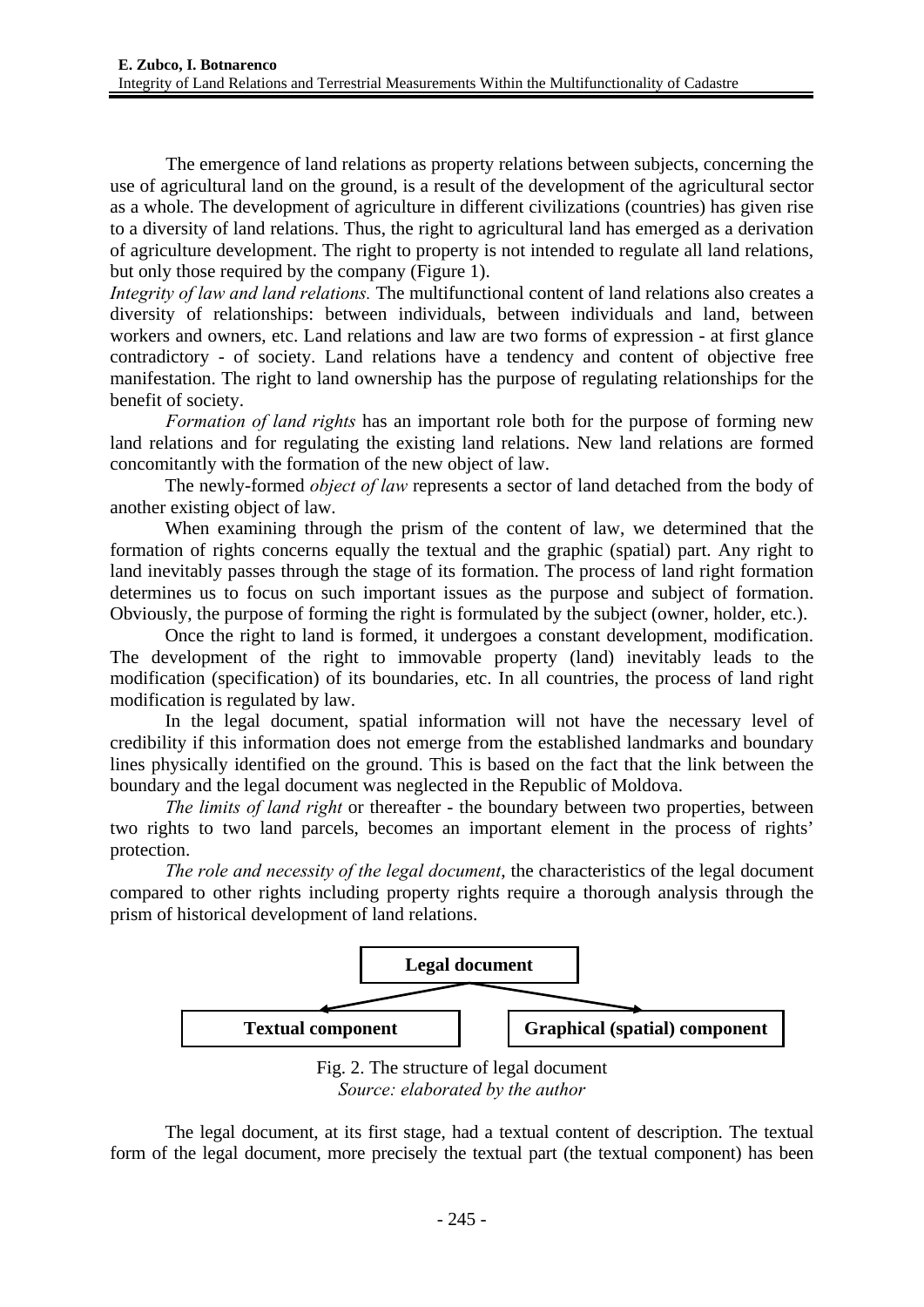preserved till nowadays. At the same time, it is necessary to mention that the right to land, already at its initial stage, has demonstrated the need for the spatial component of the law.

Thus, we come to an essential conclusion regarding the content of right to land (real estate) and namely: the legal document on land includes two parts - the textual part and the graphical part (Figure 2).

The land right will not be complete unless it is demonstrated its reference to space. This peculiarity of land right caused the emergence of a new component in cadastral activities *terrestrial measurements in the field of cadastre*.

*Consecutiveness of actions* in the process of land rights formation and its observance is important for the whole process of formation. Namely this aspect may lead to the decision to stop or continue the process of land rights formation.

*The re-establishment of rights* to land is current from the earliest times (we will once again refer to the Egyptians, to the re-establishment of rights because of the flooding of the Nile River) and till nowadays. At the initial stage of land reform in the Republic of Moldova, the ignorance of land boundaries by owners represented a frequent reality.

*The correction of mistakes* made in the process of land reform is a requirement for the public authorities, as the land reform represents a state policy. At the request of one or more right holders, at the initiative of the local public authority or within the mistake correction program, the cadastre specialist will prepare a report of findings, which will include the following information: *mistake description, the date of its detection, the cause of its emergence, the description of the situation in the cadastral sector and on the ground, proposals regarding the way to correct the mistakes.*

As a result of the performed mistakes, the landowners' rights do not coincide with physical location of the land parcel on the ground. These mistakes have a negative impact on the further expansion of land reform, land relations, land consolidation and other aspects of the economic reform as a whole, such as granting subsidies, etc.

#### **2. The role and necessity of measurements in the protection of rights**

Historically, terrestrial measurement process has been oriented towards guaranteeing property right to land. [2] The current stage assigns to the measurement process much more extensive functions than the historical ones.

The need to develop land relations, the emergence of property relations also highlighted some of their peculiarities, namely the spatial aspect of land relations. The right of a person, of a group of people to own land can occur and exist only by physically identifying it on the ground applying the measurement process.



Fig. 3. Integrity of the property right and terrestrial measurements. *Source: elaborated by the author during the process of scientific analysis.* 

As part of cadastre, terrestrial measurements have been implemented under the influence of law as a social category of land relations. The right to land has its peculiarities: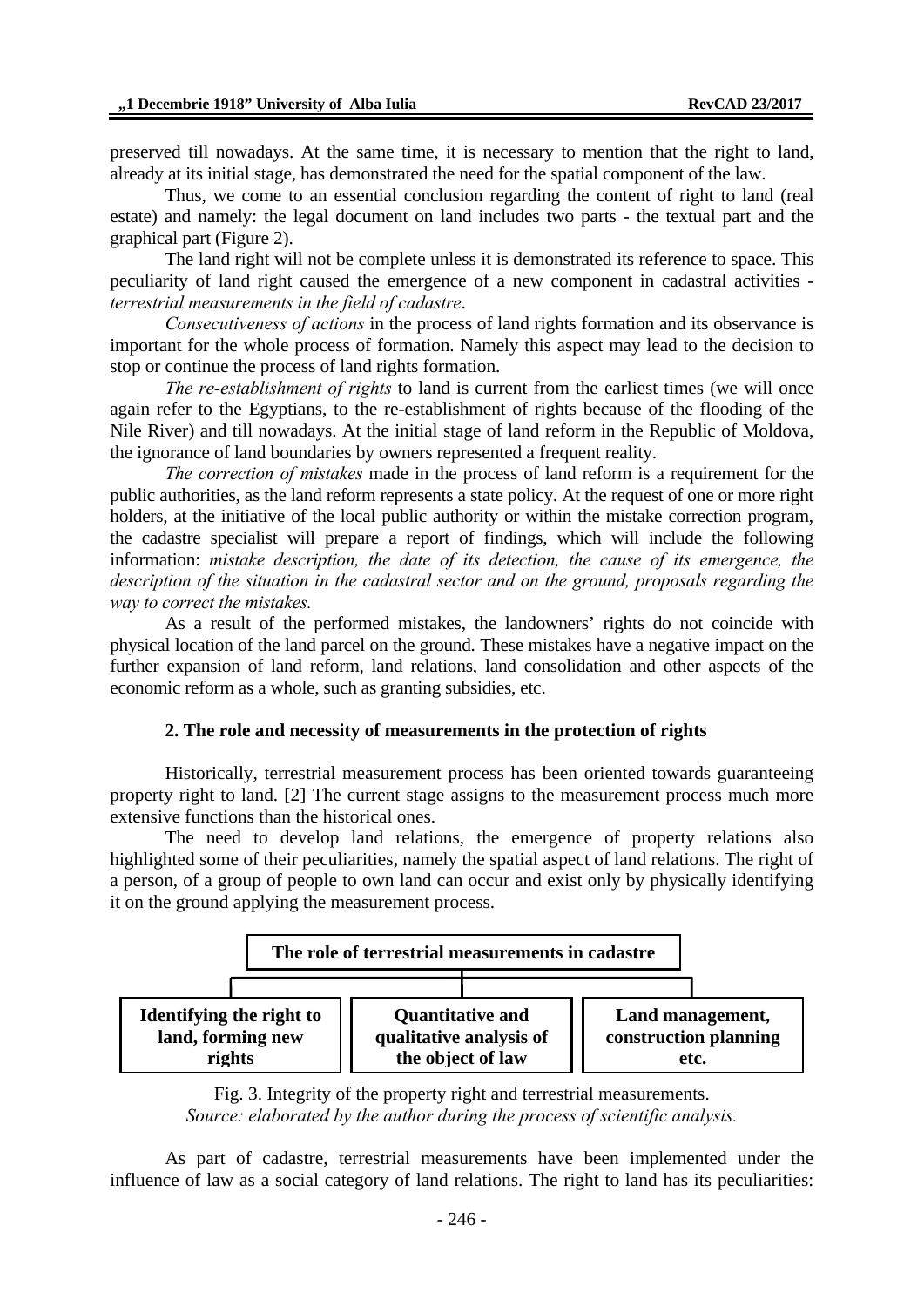position in space, formation, development, protection. A right to land is obligatorily accompanied by its reference to space. The issue of reference of the land rights to space is still current. The form and content of a right is in a permanent evolution and therefore its position in space. The recognition of terrestrial measurements as an objective necessity in the development of land ownership is presented in Figure 3.

During its historical evolution, the land right passed from a simple spatial positioning in a horizontal plane to the formation of right in 3D, 4 D space [5].

The object of our study concerns the interaction of the land right as a social category and the measurement process. We will also mention that in this study, the right is examined from the perspective of land ownership, and terrestrial measurements as a need to identify the right to property on the ground.

Measurements within the cadastral multifunctionality don't represent a purpose, but only a means to establish a spatial limit of the right to property and other rights, restrictions, limitations, responsibilities, etc. that have emerged in the evolutionary process of developing land ownership relations. Unlike other areas of terrestrial measurements, in our case, it is necessary to know the legal and economic aspects of land relations. If the boundary of a property corresponds to the one established by cadastre, it is assumed that the boundary signs are placed on the real boundary, and therefore cadastre proves its technical competence in these operations so important for the protection of a fundamental human right. The authority and respect of the institution in countries with an old democratic tradition is based namely on this contribution.

### **2.1 Spatial aspect in the content of legal documents**

 *The boundary line* and *the legal document* had a major positive impact on the process of identifying, protecting and developing land rights and terrestrial measurements as a whole.

*The legal document* is nothing more than a paper-based location of the boundary lines and landmarks.

A legal document, including its spatial information, can only be drafted based on the boundaries physically established on the ground. Once established, the boundary lines become the object of land litigation that has already existed for thousands of years. The resolution of land litigations requires a continuous implementation of the process of re-setting boundaries, obviously through measurements.

The setting, re-setting of boundaries in the content of terrestrial measurement process will exist as long as land ownership and land relations exist.

*Determining the boundary lines and landmarks.* An essential incentive in the development of land relations, including the emergence and development of land law, is the setting of boundary lines and landmarks, which represents one of the most important tasks of cadastre. Namely due to the boundary lines and landmarks, the objects of land relations, the objects of land rights are identified.

The need to establish and re-establish the ownership of land on the ground is also known from ancient times. It is also known the role of terrestrial measurements carried out by Egyptian chancellery after the flooding of the Nile, in order to re-establish the rights to land subject to flooding [1].

What does the integrity of these two components consist of: the property right to land and terrestrial measurement process?

The link between measurements and property right to land is also argued by the fact that a new incentive for the development of the measurement process was caused by the development (need to develop) of the property right to land.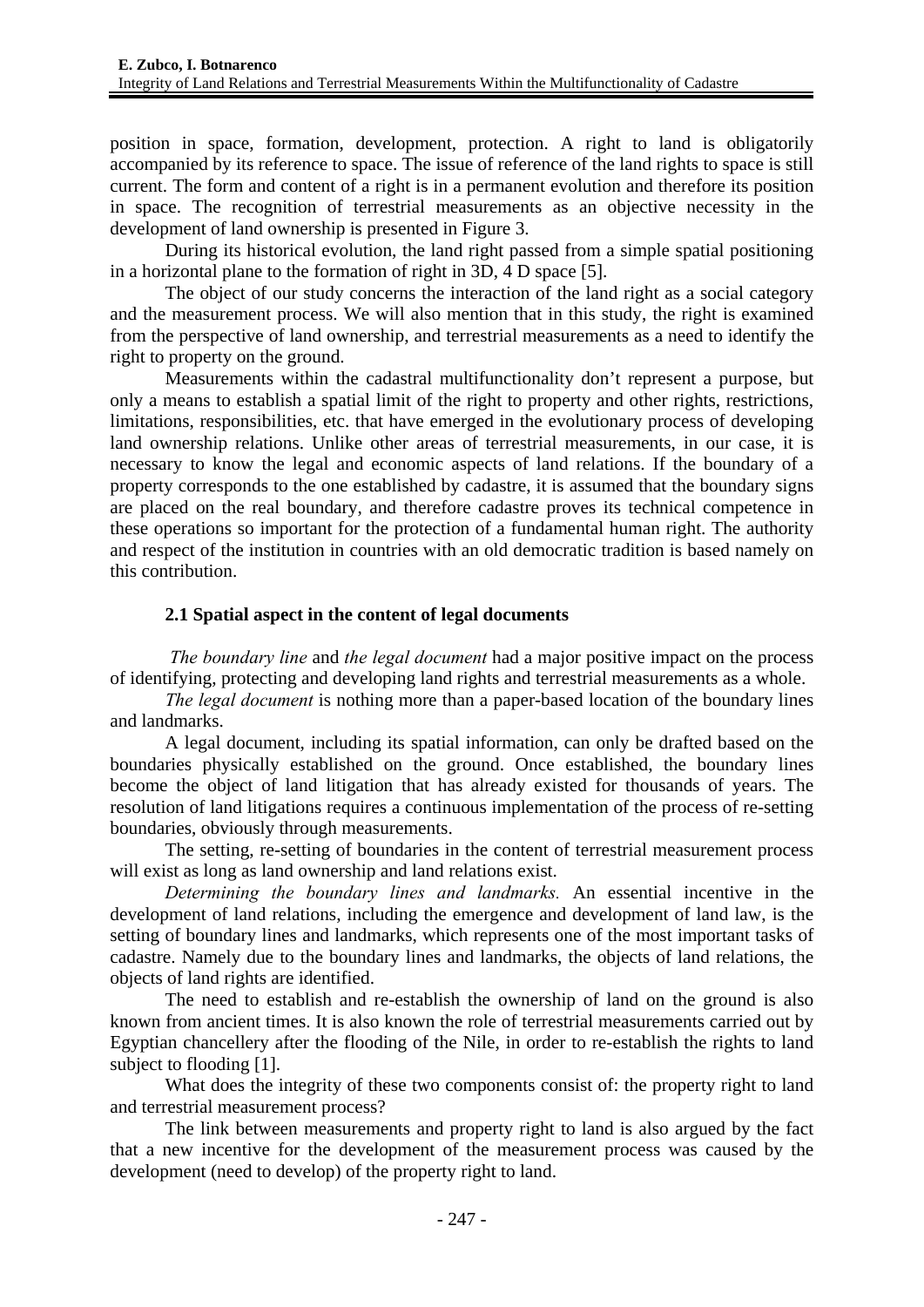*Land litigation* represents a conflict between the subjects of land relations regarding the use of the object of law (land). The boundary lines and landmarks represent the mechanisms for land litigation resolution. An important element in the resolution of land litigations is the accuracy of the location of landmarks and boundary lines in the cadastral plan.

*Terrestrial measurement process* within the cadastre includes: the measurement, measuring instruments and technologies.

*The specialist in measurements* is a person licensed in the field of cadastral measurements activating both individually and on a contractual basis within the enterprises specialized in cadastral measurements.

*Measuring instruments* - devices performing the whole complex of measurements required by the field of cadastre.

*Measuring technologies* - methods used to achieve the goal that includes measurements in space in order to obtain the required cadastral information.

### **3. The consequences of implementing market land relations in the Republic of Moldova**

### **3.1 Land privatization.**

The notion of privatization could be applied when the public property of the state, according to the legislation in force, is transferred to private property. Experience shows that this transfer can be both free of charge or based on a symbolic payment.

Historically, both forms of privatization took place in the Republic of Moldova. According to the reform carried out in 1918-1935 (Ferdinand's reform), the peasants received land based on a symbolic payment.

The land reform that was performed since 1992 stipulated the free of charge privatization of land.

The fragmentation (parceling) of the privatization fund of mayoralties in the Republic of Moldova was carried out as an inevitable stage in the process of assigning rights to land to peasants. The parceling had the purpose of transferring on the ground the equivalent land shares. For these reasons, land fragmentation was inevitable.

The size of equivalent land shares was different depending on the size of the reserve fund of the mayoralties. The lowest land share equivalents were established in the Central districts (Straseni, Calarasi, Nisporeni, etc.), the largest ones - in some mayoralties of the South districts (Cahul, Cantemir, Stefan-Voda, etc.).

Generally, the average size of the equivalent land share ranged between 0.6 and 4.0 ha. There were recorded cases when the average share was less than 0.6 ha and higher than 4.0 ha.

Excessive land fragmentation occurred most of all for subjective reasons. It is well known that, even within a mayoralty, soil quality of land parcels differs a lot. The spatial aspect also influenced excessive parceling.

Respecting the democratic principles in the land fragmentation process, in most cases, at landowners' request, the area of the equivalent land share was divided depending on soil quality into good, medium and bad land parcels and by location - near the village, at an average distance and far from the village.

In many villages, excessive land fragmentation was also influenced by such specific conditions as: dry climate, hail, irrigated land, etc. At first sight, these conditions were justified and should be taken into consideration. At the same time, they ultimately had a negative impact - they led to an excessive and unjustified fragmentation of land. Thus, a land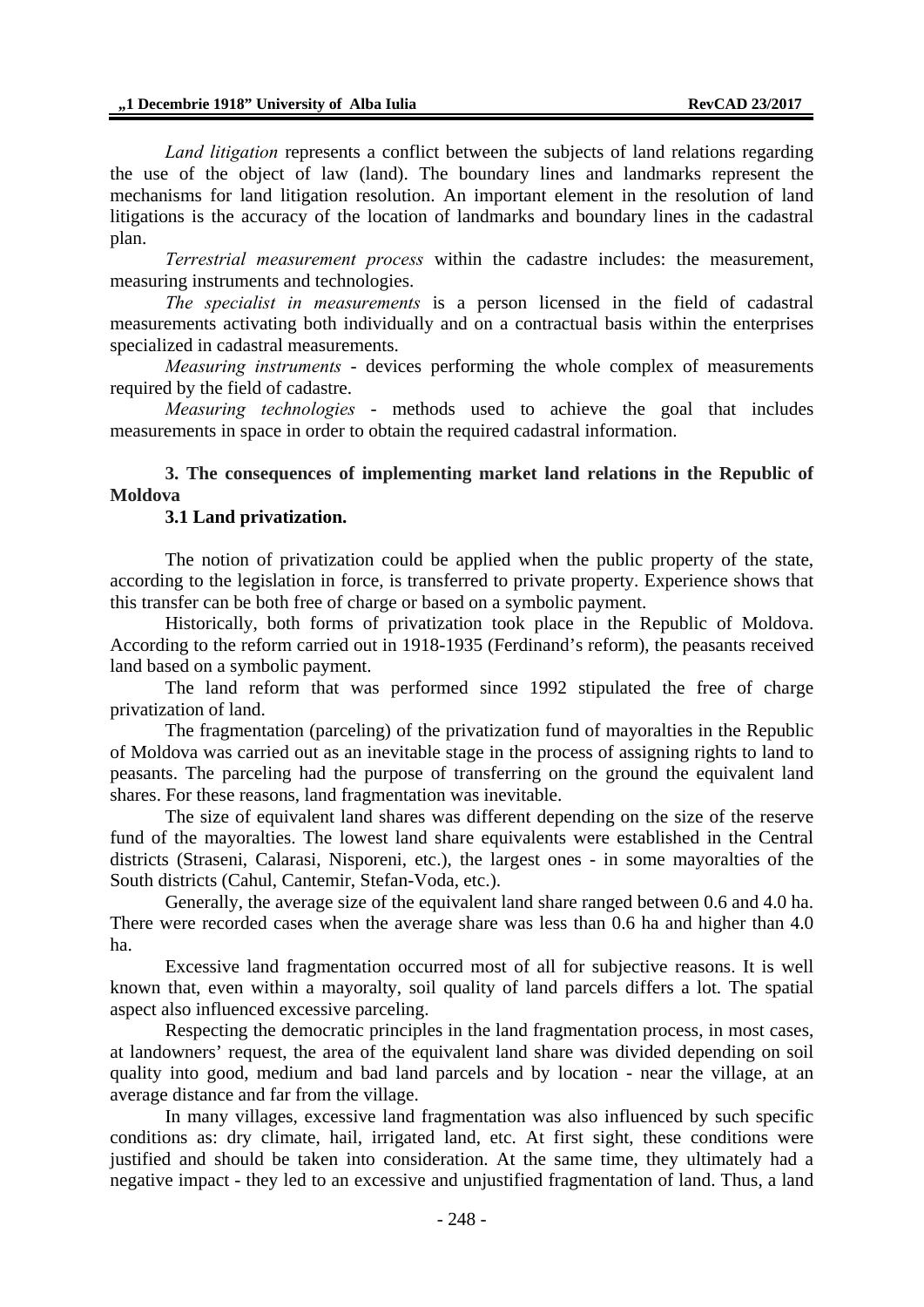plot was fragmented on average in 5-7 land parcels being located at a distance of 5-7 km and more.

In our Republic, about 1.1 million of landowners who owned 1.7 million ha received over 3 million of land parcels, with an average area of 0.3-0.5 ha. The shape of those land parcels, long and narrow (5-10m width and 300-500m length), is as inefficient as the total average area of 0.6-4.0 ha. As for the multiannual plantations, the parceling was carried out even more drastically taking into consideration the year of planting, the structure of plantations (cultivars, varieties, etc.). After an excessive fragmentation of agricultural land caused by land privatization, its consolidation represents a positive process oriented towards the optimization of land areas, implementation of advanced technologies and finally towards the enhancement of the living standards in the rural sector of our country.

## **3.2 Mistakes associated with the setting of property boundaries (physically identifying the land rights on the ground)**

Another problem related to the land fragmentation process is that the execution of the required works was done with mistakes, which can't be solved even at present.

It is important that so far, due to some external financing programs, the mistakes made during the privatization process are detected and corrected. Moreover, many owners of agricultural land, for whom the land reform has been carried out, do not even know where their land parcels are located. The deficiencies related to the period when peasants became land owners have disrupted the agricultural sector and left their mark for many years to come. The mistakes that were made during the mass privatization of land may be classified as follows:

mistakes in geodetic measurements; design mistakes; mistakes in identifying the real estate; mistakes in the transposition of the land use project;

mistakes in the issuance of titles to land ownership and preparation of registration materials.

*Technical mistakes.* Technical mistakes have been made by the executors of the cadastral works in the process of assigning land rights to peasants. In their turn, they are of three types:

incorrect linear and angular measurements;

incorrect determination of the initial points' coordinates ("x" and "y"):

incorrect determination of initial azimuth.

The image obtained in the cadastral plan (Figure 4) does not correspond to physical reality on the ground.



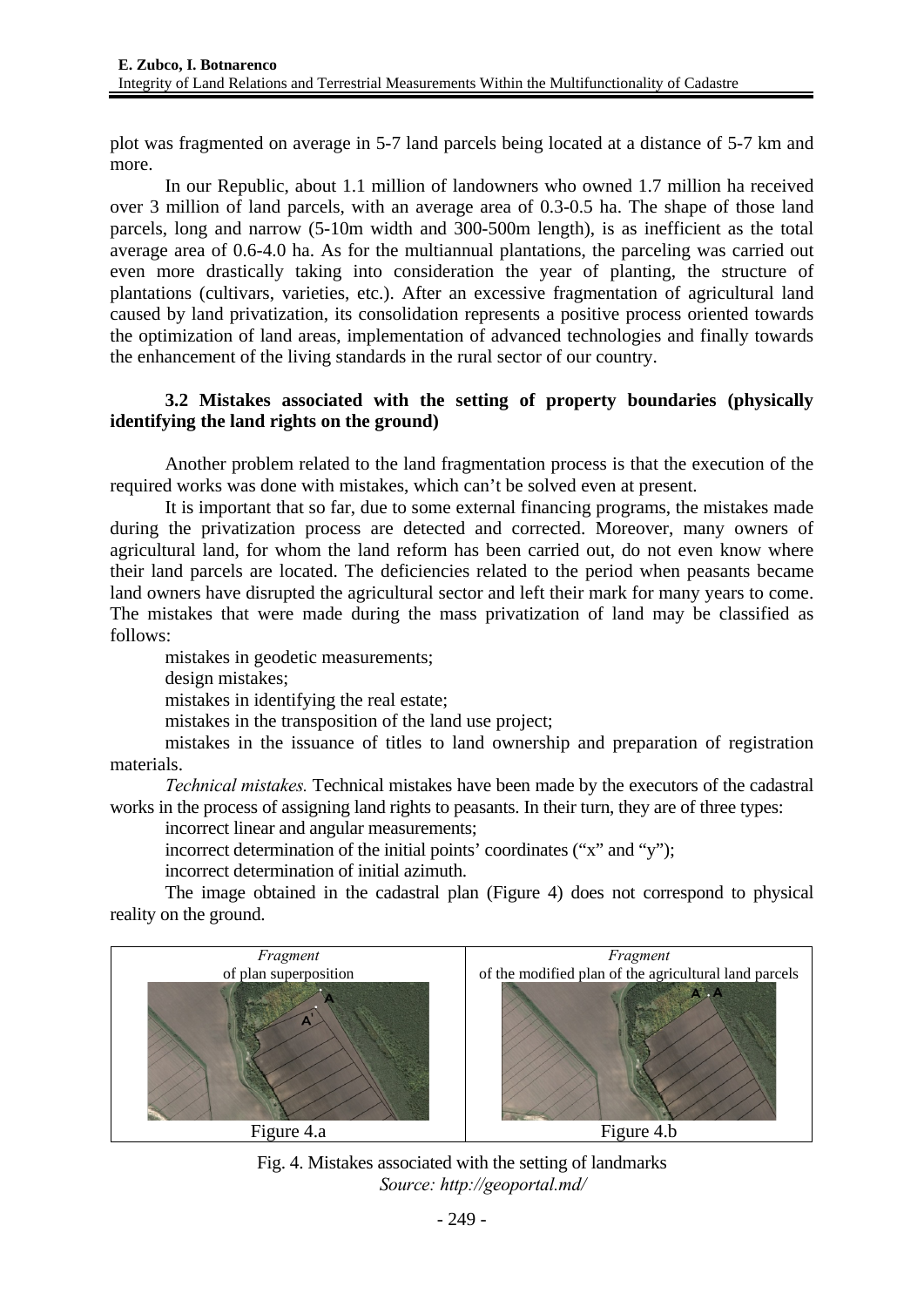For this reason, all the land parcels that have been formed based on this polygon are incorrect. In fact, the area of all the land parcels is larger than the one written in the landowner's Title and in the real estate Register respectively.

Figure 4 represents the variant when the lines and angles determining the location of the point "A" include mistakes. As a result of those mistakes, the point "A" moved to point "A<sup>1</sup>".

Obviously, any mistake should be rectified. Such mistakes have a crucial impact on the property rights. As a result of the performed corrections, the location of the property boundaries will change and the surface of these properties will increase.

Another example of a technical mistake is shown in Figure 5. This example includes the moving of the polygon from image to a certain distance from the real situation. One of the ways to detect those mistakes is the superposition of terrestrial measurements and of the "orthophoto" plans.

At the stage of identifying land boundaries on the ground, the specialists did not have "orthophoto". After obtaining the "orthophoto" materials, it has become possible to apply them in the mistake analysis process. Thus, in Figure 5.a, the real situation of the polygon within the cadastral plan is determined by its superposition with the orthophoto plan.



Fig. 5. Mistakes associated with the execution of terrestrial measurements *Source: http://geoportal.md/* 

The example presented in Figure 5 shows that the respective polygon in the cadastral plan is shifted approximately 40 meters in the direction "South-East". Thus, for the abovementioned reason, a part of the cadastral plan, in the process of superposition, was located in the space of a lake. Obviously, such a cadastral plan can't be used within the Land Parcel Identification System.

Figure 5.b represents a modified variant of the Land Parcel Plan. The position of correct location of the polygon in the cadastral plan is determined based on the orthophoto plan.

A third type of technical mistakes is shown in Figure 6 "incorrect azimuth".

Taking into account the fact that such mistakes don't cause damage to landowners, their rectification is carried out in accordance with the Real Estate Cadastre Law (no.1543 - XIII) based on the Registrar's decision.

Obviously, in such cases, the initiative to modify the mistakes should belong to central public authorities interested in solving the problem. Landowners will not be interested in such corrections.

This example refers to cases when the respective polygon of the cadastral plan is shifted azimuthally (around its axis, see Figure 6). Analyzing the figure, we can see that as a result of the mistake, the cadastral parcels were located incorrectly in the space of a road, of an arable land, of a buffer strip, etc.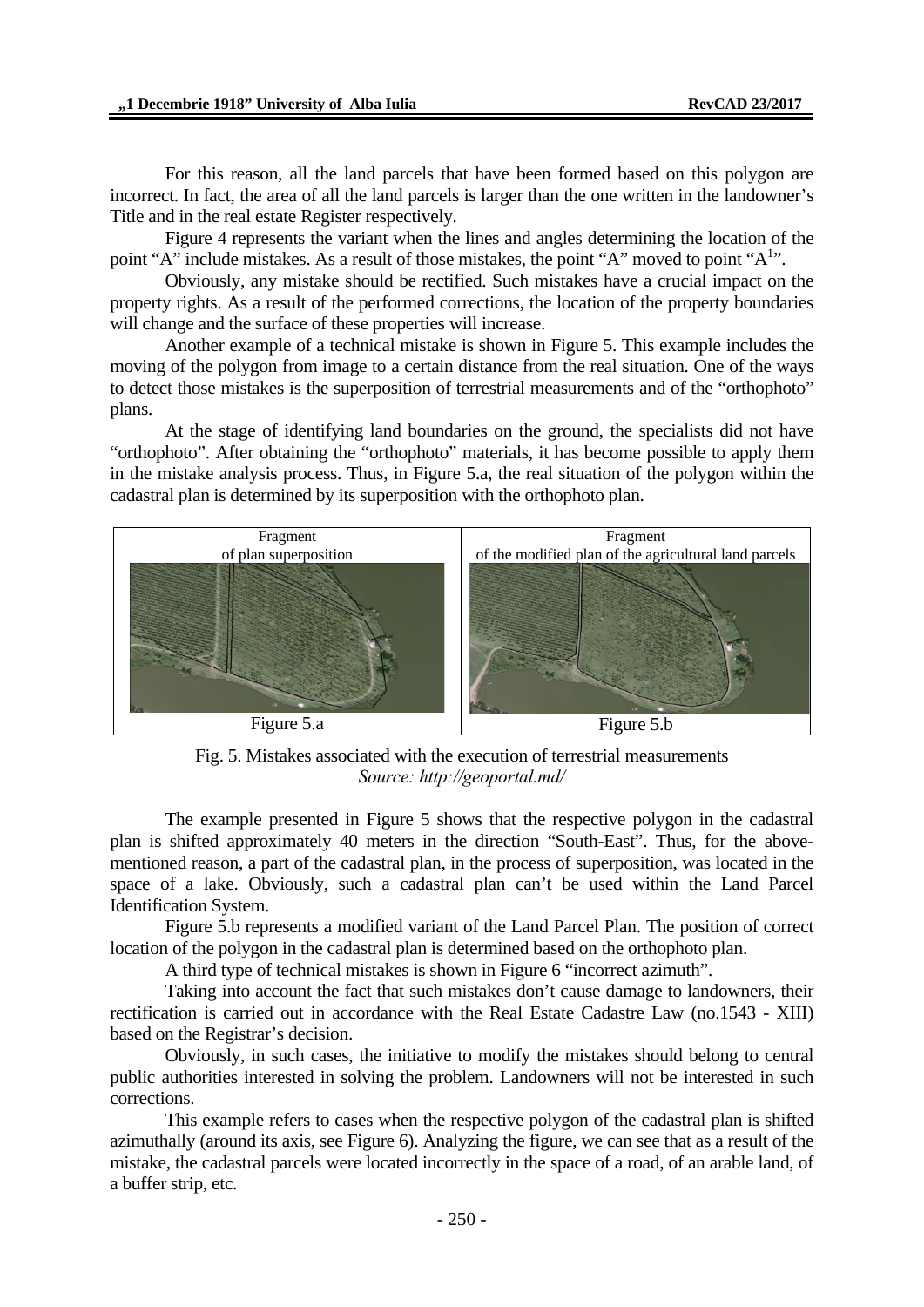In such cases, the surface, the dimensions (length, width) of the land parcels have not changed. At the same time, for the purpose of implementing the agricultural cadastre (Land Parcel Identification System), such inaccuracies are unacceptable.



Fig. 6. Mistakes associated with correct determination of line orientation *Source: http://geoportal.md/* 

Also, due to the fact that such mistakes do not cause damage to the owners, they will not initiate the correction procedure and, therefore, this function belongs to the public authorities. Mistake correction can be done using two methods:

determining the coordinates of landmark points of the polygon on the ground using topographical measurements;

determining the location of the polygon based on the orthophoto plan.

The needs of the Land Parcel Identification System allow the successful use of the orthophoto plan in order to correct the mistakes.

*Legal Mistakes.* Two categories of legal mistakes are the most frequent.

*The first category* is caused by the fact that the landowners are not guided by the cadastral plan in the land use process. The reasons for such non-compliance are different. In many cases even the surfaces are not observed (Figure 7.a).



Fig. 7. Fragment of non-coincidence of the cadastral plan with the sector on the ground *Source: http://geoportal.md/* 

Whatever the reason, this is a violation of law enforcement and has to be rectified. Such mistakes are rectified by transposing the landmarks on the ground in accordance with the content of the cadastral plan. The landowners will respect these changes on the ground otherwise it will be impossible to determine the amount of subsidies they will claim.

*Another category* of legal mistakes is manifested by the fact that the owners having the legal document for a land sector use another remote sector (Figure 7.b). Such cases occur because of the fact that at the moment of execution of the massive cadastral works for the elaboration of legal documents on land, these persons already owned some land parcels and the